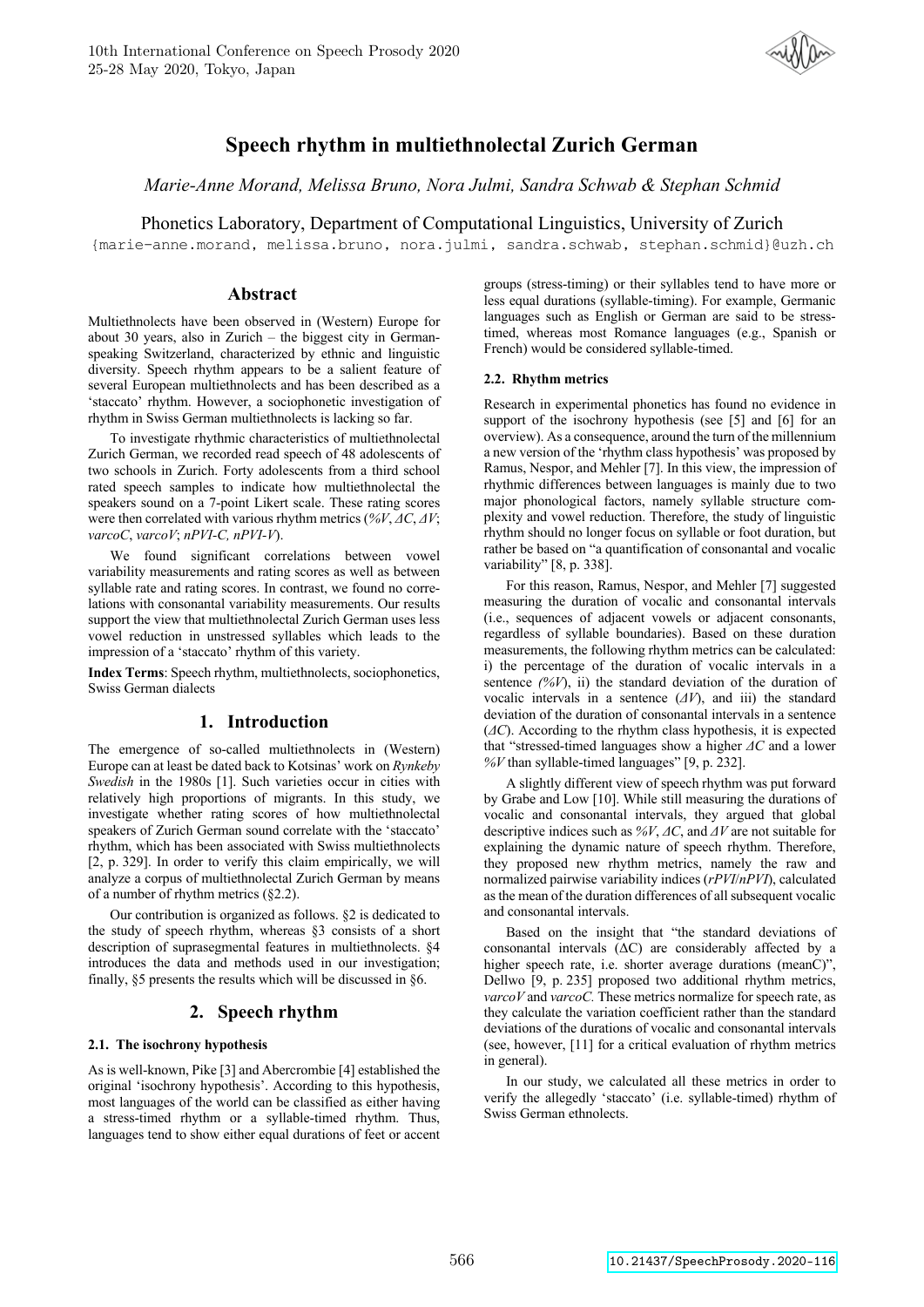### **2.3. Speech rhythm in (traditional) Swiss German dialects**

'Swiss German' is an umbrella term used for the Alemannic dialects spoken in German-speaking Switzerland – Zurich German being one of these dialects.

The phonological nature of speech rhythm in Swiss German has been discussed mainly in the light of the typology of syllable and word languages [12, 13]. According to this view, word boundaries play only a minor role in southern Alemannic dialects as compared to German Standard German [14, p. 294]. Furthermore, "epenthesis and elision processes [in dialects], as well as syllabification and sandhi phenomena, optimize the syllable" [8, p. 336].

Conversely, the syllables of Swiss German dialects allow for rather complex consonant clusters. Moreover, they have distinctive vowel quantity, and duration has been shown to be the relevant phonetic correlate for the opposition of short and long vowels in Zurich German [15]. Vowel quantity is restricted to stressed syllables, and it has been pointed out that "like a word language, [traditional Swiss German] distinguishes between full vowels in stressed syllables and reduced vowels in unstressed syllables" [8, p. 342].

From a phonetic point of view, there is indeed evidence that Swiss German dialects rather behave like the alleged stresstimed languages. At least, this is suggested by an early pilot study on speech rhythm, where Zurich German patterns together with Standard German and English on the *%V* and the *ΔV/ΔC* planes, and not with the Romance languages French, Italian and Spanish [16, pp. 6–8]. Similarly, a later study found that "unpublished calculations of the Swiss German data used [...] with the Ramus, Nespor, and Mehler (1999) algorithm located Swiss German at a much more stress-timed position than Standard German" [8, p. 338].

Experimental studies have mainly focused on the considerable temporal variability of Swiss German dialects, highlighting that rhythm metrics are influenced by at least three factors: dialect, linguistic material, and speaker. First, Leemann et al. [17, p. 609] found significant differences between Alpine and Midland dialects with regard to *varcoV*. Second, Leemann et al. [18] compared eight Swiss German dialects and found that the phonotactic makeup of the sentences used in read speech had a major impact on the rhythm metrics. Third, Dellwo, Leemann and Kolly [19] found highly significant differences for *%V*, *varcoV* as well as *nPVI-V* between eight speakers of traditional Zurich German, using spontaneous speech data.

### **3. Rhythm in multiethnolects**

At least since the turn of the millennium, new vernaculars of adolescents have emerged in (Western) European cities with a high degree of ethnic and linguistic diversity. Especially, multiethnolects of Germanic languages such as Swedish [20] English [21], and German [22] are well documented, but also *Multicultural Paris French* has been investigated [23].

#### **3.1. Research on rhythm in European multiethnolects**

Various multiethnolects have been claimed to differ in their speech rhythm as compared to traditional varieties of the same language. For instance, Kern [24] investigated the role and functions of rhythm in so-called *Türkendeutsch*. To do so, she compared the stress-timed rhythm of German (in Germany) to the syllable-timed rhythm of Turkish and investigated how these rhythm patterns are implemented in the speaking style

under investigation. Auer [22] also stated that a feature of German multiethnolects is their syllable-timed rhythm which sometimes implies a non-reduction of unstressed syllables.

Young [25] investigated rhythm variation in late-modern Stockholm Swedish and found statistical differences for an adaptation of the *nPVI* for vowels between speakers of so-called 'racialized working class' and 'white working class'. He found low alternation ('staccato') for the former group and high alternation ('non-staccato') for the latter. This low alternation is therefore interpreted as being a characteristic feature of this Swedish multiethnolect.

French is usually grouped among the syllable-timed languages. Indeed, European French read speech has been shown to have relatively low *ΔC* and high *%V* values due to less consonantal complexity [7, p. 273]; furthermore, *ΔV* is also expected to be low as French lacks "diphthongization and/or vowel reduction" [26, p. 98]. Therefore, it was hypothesized that the French spoken by bilingual heritage speakers would be less syllable-timed (due to the influence of the alleged stresstimed nature of Arabic), but this hypothesis had to be rejected [26, p. 116] as the slight tendency towards lower *%V* values that was found in bilingual heritage speakers proved not to be statistically significant.

#### **3.2. The rhythm of multiethnolectal Zurich German**

So far, the literature review in §2.3 has shown that from a phonological point of view, Swiss German dialects bear traits of both syllable and word languages, while acoustic measurements would rather position them among the alleged stresstimed languages. However, a considerable amount of temporal variation has been found in particular in the vocalic domain.

It is precisely this vocalic variability that bears the potential of becoming socially meaningful in terms of sociophonetic indexicality. In particular, the impression of a 'staccato' rhythm appears to be a rather salient feature of ethnolectal Swiss German [2, p. 329]. More precisely, it has been claimed that the shortening of tense vowels as well as the missing reduction of unstressed syllables give the impression of a striking syllabletimed rhythm of ethnolectal Swiss German [9, p. 327].

Nevertheless, the impressionistic evaluation of ethnolectal speech as being more syllable-timed compared to the traditional dialects lacks an empirical validation so far (the only exception is a pilot study, in which a speaker of multiethnolectal Zurich German showed a lower vocalic variability – in terms of  $\Delta V$ , *varcoV*, and *nPVI-V* – than a speaker of traditional Zurich German; cf., [27]). The aim of our study is thus to fill this research gap on multiethnolectal Zurich German, correlating acoustic measurements from a larger number of speakers with rating scores of how multiethnolectal they are perceived.

#### **3.3. Research hypotheses**

Based on the literature review on Swiss German dialects (§2.3) and the preliminary findings on multiethnolectal Zurich German (§3.2), we assume that Swiss German dialects exhibit a considerable degree of rhythmic variability which is likely to be exploited as a socially meaningful marker of multiethnolectal speech. In particular, variability of vowel durations is predicted to be sensitive to such socioindexical differences. Instead, we do not expect any significant variability in consonant durations, as this would indicate phonotactic differences in the speech material, which is not the case given that the read sentences are identical for all speakers (cf., §4.3).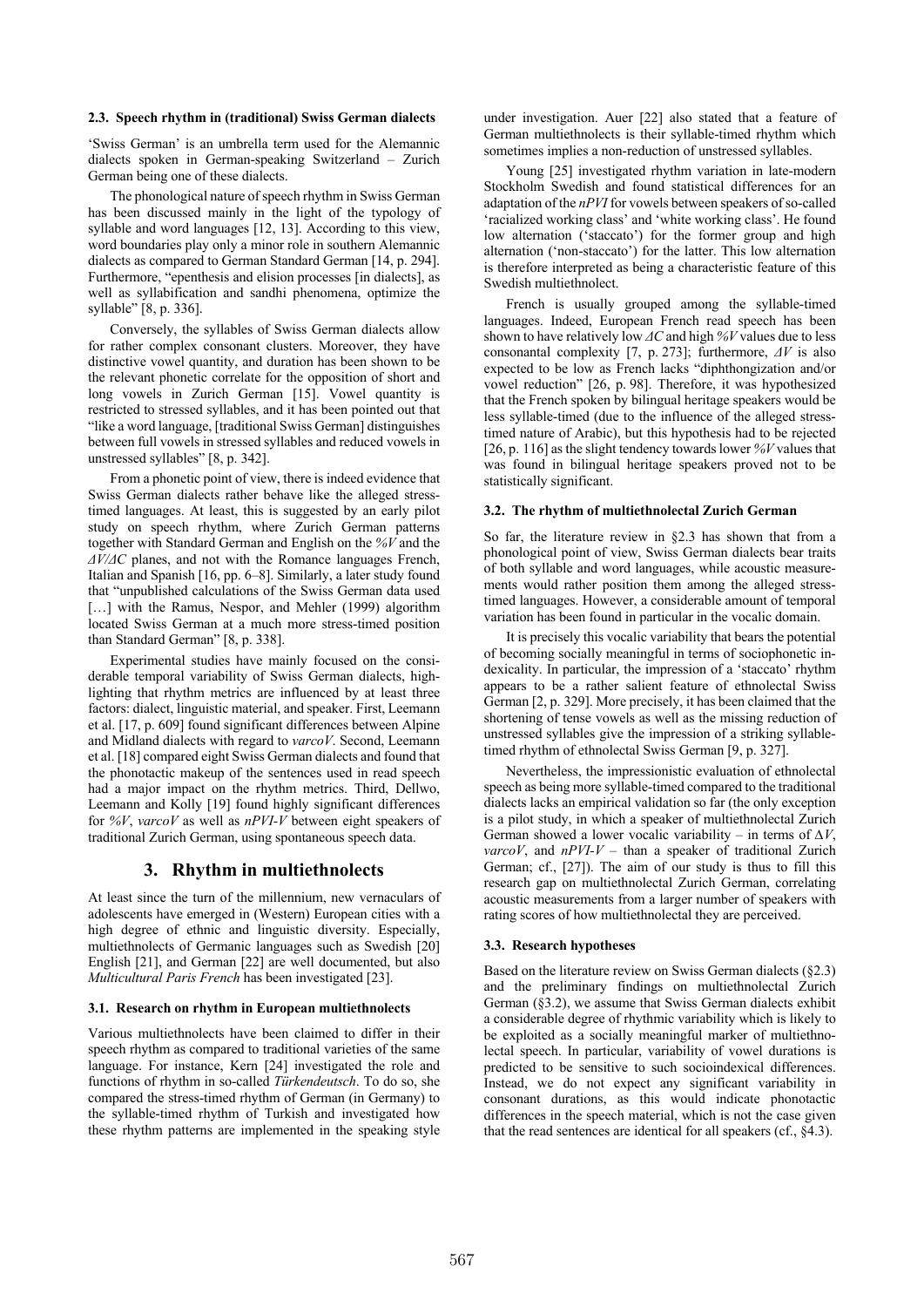Therefore, we predict the following results:

- a) The more speakers sound multiethnolectal, the higher is their *%V* (due to less vowel reduction in unstressed syllables);
- b) The more speakers sound multiethnolectal, the lower is their *ΔV*, *varcoV* and *nPVI-V* (due to less vowel reduction in unstressed syllables and smaller distinctions between long and short vowels);
- c) There is no relationship between how multiethnolectal a speaker sounds and *ΔC*, *varcoC* and *nPVI-C* (due to the same material).

# **4. Data and methods**

### **4.1. Speakers**

Forty-eight adolescents were recorded at two different schools in the city of Zurich (28 females; mean age = 14.3 years;  $SD = 0.74$ ). Most of these adolescents ( $n = 39$ ) spoke additional or other languages than Zurich German before they entered kindergarten. The mother tongues of the group include – but are not limited to – the following (in alphabetical order): Albanian, Arabic, French, Portuguese, Punjabi, Serbian, Sinhalese, Somali, and Turkish. In many cases  $(n = 31)$ , both parents are citizens of another country than Switzerland.

#### **4.2. Rating by peers**

We conducted a perception experiment in a third school in the city of Zurich in which 40 adolescents rated short speech samples of the recorded speakers on a 7-point Likert scale on how multiethnolectal their speech sounds  $(1 = not at all,$  $7 =$  completely). The rating scores correspond to the mean values of all 40 raters. Rating scores vary between 1.45 and 6.01. On average, the speakers were given a 3.78 rating score  $(SD = 1.26)$ . The rating scores yield a clear continuum between traditional and multiethnolectal Zurich German, as the score gradually moves from one end of the continuum to the other.

The raters ranged in age from 14 to 16 at the time of the experiment (25 females, mean age = 14.8 years). Almost half of the raters ( $n = 19$ ) are bilinguals. The raters' (additional) mother tongues include – but are not limited to – English, Italian, Tamil, and Turkish (in alphabetical order).

### **4.3. Material**

Read speech was recorded in a battery of carefully designed test sentences which contained 3 to 7 syllables (mean =  $5.16$ ;  $SD = 0.90$ ). In total, speakers read 100 sentences presented individually on a computer screen in random order. Zurich German is a non-standard variety; thus, the sentences were written according to the orthography principles established by Dieth [28] with which the adolescents were familiarized in advance.

For the recordings, a clip-on microphone (Sennheiser MKE 2-P) was connected via an audio interface (Zoom U-22) to a laptop computer. Recordings were made in a separate empty room at the adolescents' school using the software Speech-Recorder [29] at a sample rate of 44.1 kHz (16-bit encoding).

The short speech samples for the perception experiment were taken from a picture description task. These picture descriptions were recorded using a handy recorder (Zoom H2n). Short samples of 5 to 7 seconds were extracted from the middle of each description. During the perception experiment, peers listened to all these samples in random order.

#### **4.4. Data analysis**

Recordings were first segmented automatically using WebMAUS [30]; afterwards, segmentation was checked manually. Several sentences were excluded from analysis if speakers: i) said something different than presented, ii) used vowel/consonant epenthesis and elisions, and/or iii) hesitated or inserted pauses equal to or longer than 100 ms. These criteria led to the exclusion of 1851 sentences (38.6%). In total, 2949 sentences were analyzed. Per speaker, 37-84 sentences were analyzed (mean  $= 61$ ).

## **5. Results**

#### **5.1. Syllable rate**

As illustrated in Figure 1, there was a significant negative correlation between syllable rate and rating scores (Pearson  $r = -.354, p = .014$ .



Figure 1: *Rating scores as a function of syllable rate.*

Adolescents that were rated as speaking more multiethnolectal spoke more slowly. Due to this correlation between speech rate and the rating scores, we decided to use the rate normalized rhythm metrics for vocalic (cf., §5.2) as well as for consonantal intervals (cf., §5.3), although Grabe and Low [10] recommend using the non-normalized *PVI-C* in the comparison of languages that might differ in consonant cluster complexity. Yet, as we are not dealing with different languages, we also applied the normalization for consonantal intervals.

#### **5.2. Variability of the duration of vocalic intervals**

To analyze vowel variability, we correlated *%V, ΔV*, *varcoV*, and *nPVI-V* with the rating scores. As observed in Table 1, there are significant negative correlations between *varcoV* and rating scores as well as between *nPVI-V* and rating scores. *%V* and *ΔV* showed no significant correlations with rating scores.

> Table 1: *Pearson correlations of vowel variability measurements and rating scores.*

| <b>Rhythm metrics</b>                                               | Pearson r | <i>p</i> -value |
|---------------------------------------------------------------------|-----------|-----------------|
| % $V$                                                               | .021      | .887            |
| AV                                                                  | $-.012$   | .935            |
| $\mathbf{v} \mathbf{a} \mathbf{r} \mathbf{c} \mathbf{o} \mathbf{V}$ | -.467     | .001            |
| $n$ PVI-V                                                           | $-.381$   | .008            |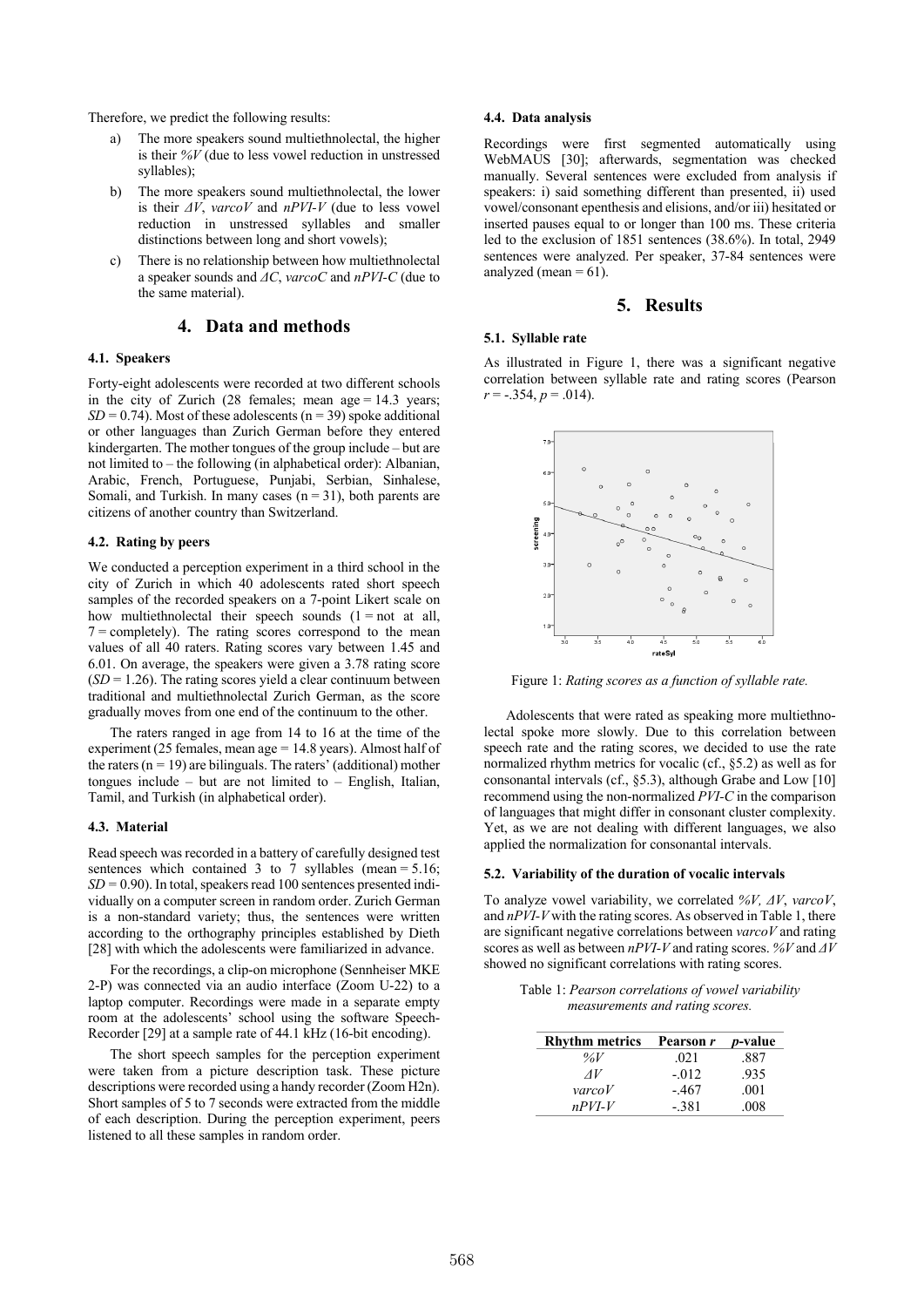Figure 2 illustrates the negative correlation between *nPVI-V*  and the rating score showing that speakers who were rated as speaking more multiethnolectal Zurich German show less variability in the duration of vocalic intervals.



Figure 2: *Rating score as a function of nPVI-V.*

#### **5.3. Variability of the duration of consonantal intervals**

To analyze consonantal variability, we correlated *ΔC*, *varcoC* and *nPVI-C* with the rating scores. As shown in Table 2, there are no significant correlations between any of these variables and rating scores.

> Table 2: *Pearson correlations of consonantal variability measurements and rating scores.*

| <b>Rhythm metrics</b> | Pearson r p-value |      |
|-----------------------|-------------------|------|
| Æ                     | .245              | .093 |
| <i>varcoC</i>         | $-.183$           | .213 |
| $n$ PVI-C             | $-133$            | .368 |

# **6. Discussion**

Summarizing our results, we found significant correlations between syllable rate and rating scores as well as between measurements of vowel variability and rating scores. There were, however, no correlations between measurements of consonantal variability and rating scores.

The expected lack of significant correlations between consonant duration variability and rating scores can easily be explained by the nature of the data. Variability of consonant duration is supposed to reflect different degrees of consonant cluster complexity and is essentially designed to compare languages. In our case, instead, all speakers read the same sentences of the same language variety; therefore, the phonotactic complexity is identical.

A major finding of our study is that lower variability of the duration of vocalic intervals correlates with higher rating scores. Thus, adolescents who are perceived as speaking more multiethnolectal Zurich German in the perception experiment show less differences in the durations of vocalic intervals in read speech – a feature which has been associated with the perceived 'staccato' rhythm of multiethnolectal speech [25]. Conversely, the higher variability in the duration of vocalic intervals in speakers who are perceived as speaking less multiethnolectal Zurich German might be due to more vowel reduction in unstressed syllables as well as to larger duration

differences between long and short vowels in stressed syllables in comparison to speakers who are perceived as speaking more multiethnolectal Zurich German [15]. On the other hand, there is no significant correlation between *%V* and rating scores. Similarly to *∆C*, *%V* is assumed to be an acoustic correlate of syllable structure complexity [7].

Comparing the *nPVI-V* values with those available in the literature, it is noteworthy that most values are between 40 and 50, thus lying in an area typically occupied by the alleged syllable-timed languages [10, p. 529; 31, p. 1320]. Although the involved mother tongues of the speakers might have different rhythmic properties, it appears that the syllable-timed rhythm is part of the multiethnolectal Zurich German 'feature pool' [21] which speakers make use of independently of their mother tongue(s).

Another interesting result of our study regards speech rate. The negative correlation between syllable rate and rating scores might be an indication of speech rate being another phonetic feature of multiethnolectal Zurich German. This is in line with a pilot study, in which the multiethnolectal speaker showed a lower articulation rate than the speaker of traditional Zurich German in terms of segments per second [27].

However, some limitations of the study should be noted. The findings are based on read speech which probably also affected rhythmic properties. Therefore, a comparison of the results to a small set of more spontaneous speech is planned to see if we can find similar trends. Furthermore, the rating scores are not based on the analyzed read speech, which is why we can only interpret correlations indirectly, without postulating a direct causal relationship between production and perception.

Finally, a more complete picture of Swiss German multiethnolects also needs to take into account segmental features. The present study investigated correlations of the perceived degree of multiethnolectal speech with rhythm metrics. However, there is reason to assume that segmental features such as voicing of lenis plosives also contribute to the makeup of multiethnolectal speech [2, 32]. In order to investigate the relative weight of various segmental and suprasegmental features in the perception of multiethnolectal speech, further perception experiments are planned in which these variables are systematically manipulated to investigate to which degree they are used as sociophonetic markers [33] in multiethnolectal Zurich German.

### **7. Acknowledgements**

This research was supported by the Swiss National Science foundation (Grant No. 165798). We would like to thank all the speakers, raters, and their teachers for the participation in this study.

### **8. References**

- [1] U.-B. Kotsinas, "Immigrant children's Swedish: A new variety?," *Journal of Multilingual & Multicultural Development*, vol. 9, no. 1-2, pp. 129–140, 1988.
- [2] F. Tissot, S. Schmid, and E. Galliker, "Ethnolektales Schweizerdeutsch," in E. Glaser et al. (eds.), *Dynamik des Dialekts: Wandel und Variation*. Stuttgart: Steiner Verlag, pp. 319–344, 2011.
- [3] K. L. Pike, *The Intonation of American English*. Michigan: University Press, 1945.
- [4] D. Abercrombie, *Elements of General Phonetics*. Chicago: Aldine, 1967.
- [5] R. M. Dauer, "Stress-timing and syllable-timing reanalyzed," *Journal of Phonetics*, vol. 11, pp. 51–62, 1983.